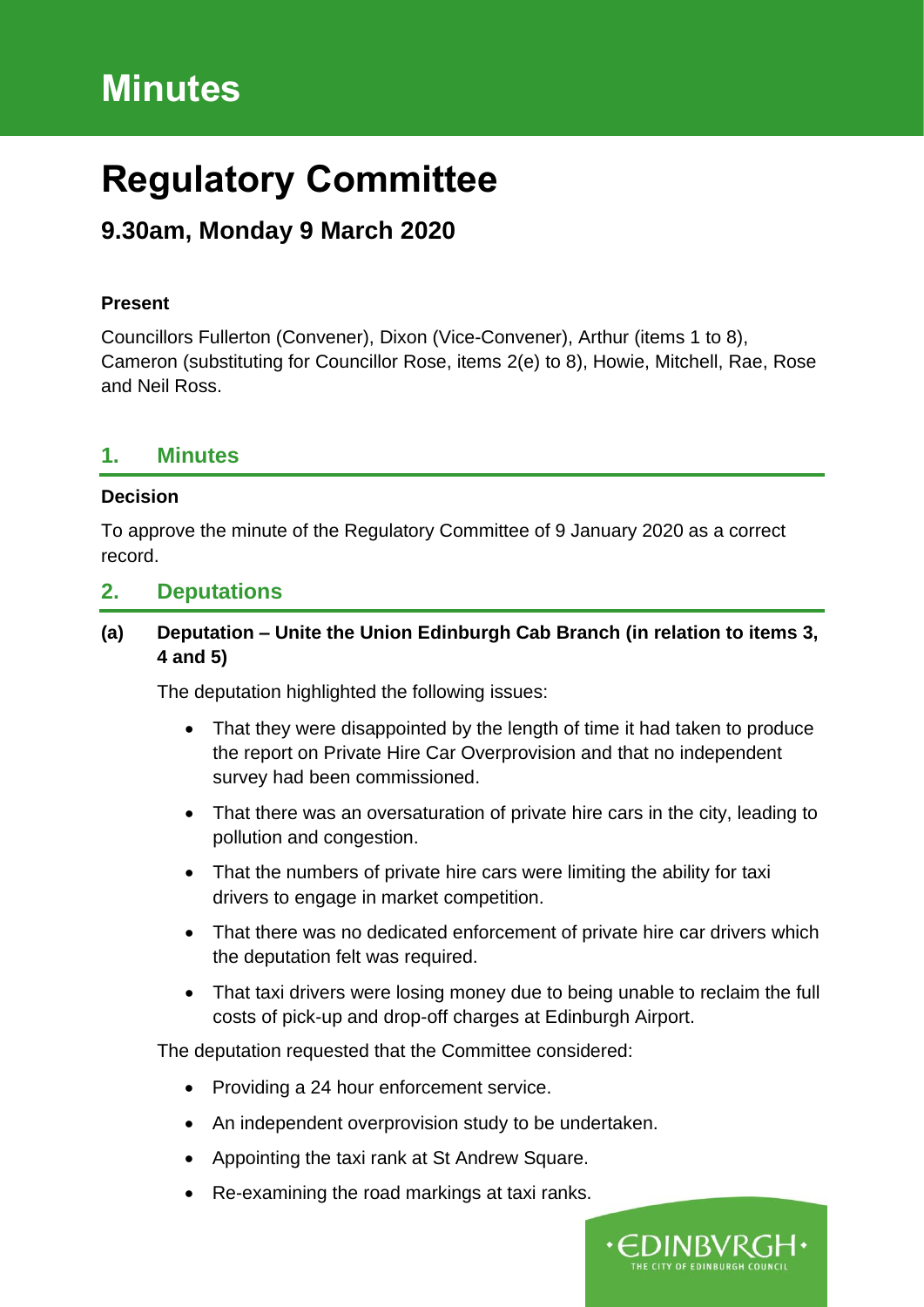## **(b) Deputation – Central Taxis (in relation to items 3 and 4)**

The deputation highlighted the following issues:

- That the figures in the report did not match the figures experienced by the trade.
- That the proportion of private hire cars in relation to taxis was lower than many of the comparative cities
- That many individuals relied on access provided by taxis and that the overprovision of private hire cars was endangering this service.
- That the taxi and private hire car licence fees could pay for an independent overprovision study to be carried out.

The deputation requested that the Committee considered undertaking an independent overprovision study.

## **(c) Deputation – City Cabs (in relation to item 3)**

The deputation highlighted the following issues:

- That they were disappointed that an overprovision survey had not yet been carried out.
- That there were too many private hire cars operating in the city resulting in difficulties during peak times.
- That the majority of the taxi trade were not part of the decrement card scheme for airport pick-ups and drop-offs as this required signing up to stringent conditions enforced by Edinburgh Airport.

The deputation requested that the Committee considered undertaking an independent overprovision study and allowing taxi and private hire car drivers to be able to reclaim the full minimum cost of the airport pick-up and drop-off fees.

# **(d) Deputation – Edinburgh Private Hire Drivers (in relation to item 3)**

The deputation highlighted the following issues:

- That there were concerns regarding taxi drivers being consulted on private hire overprovision when private hire car drivers were not consulted when the consultation on capping taxi numbers took place.
- That the claim there were too many private hire cars was unsubstantiated.
- That the number of private hire cars in Edinburgh has grown because the demand for them had grown.
- That the private hire trade provided a reliable, affordable and prompt service.
- That restricting the number of private hire licences would interfere with market competition and restrict growth.

The deputation requested that the Committee considered that any overprovision survey should be fair and fact based.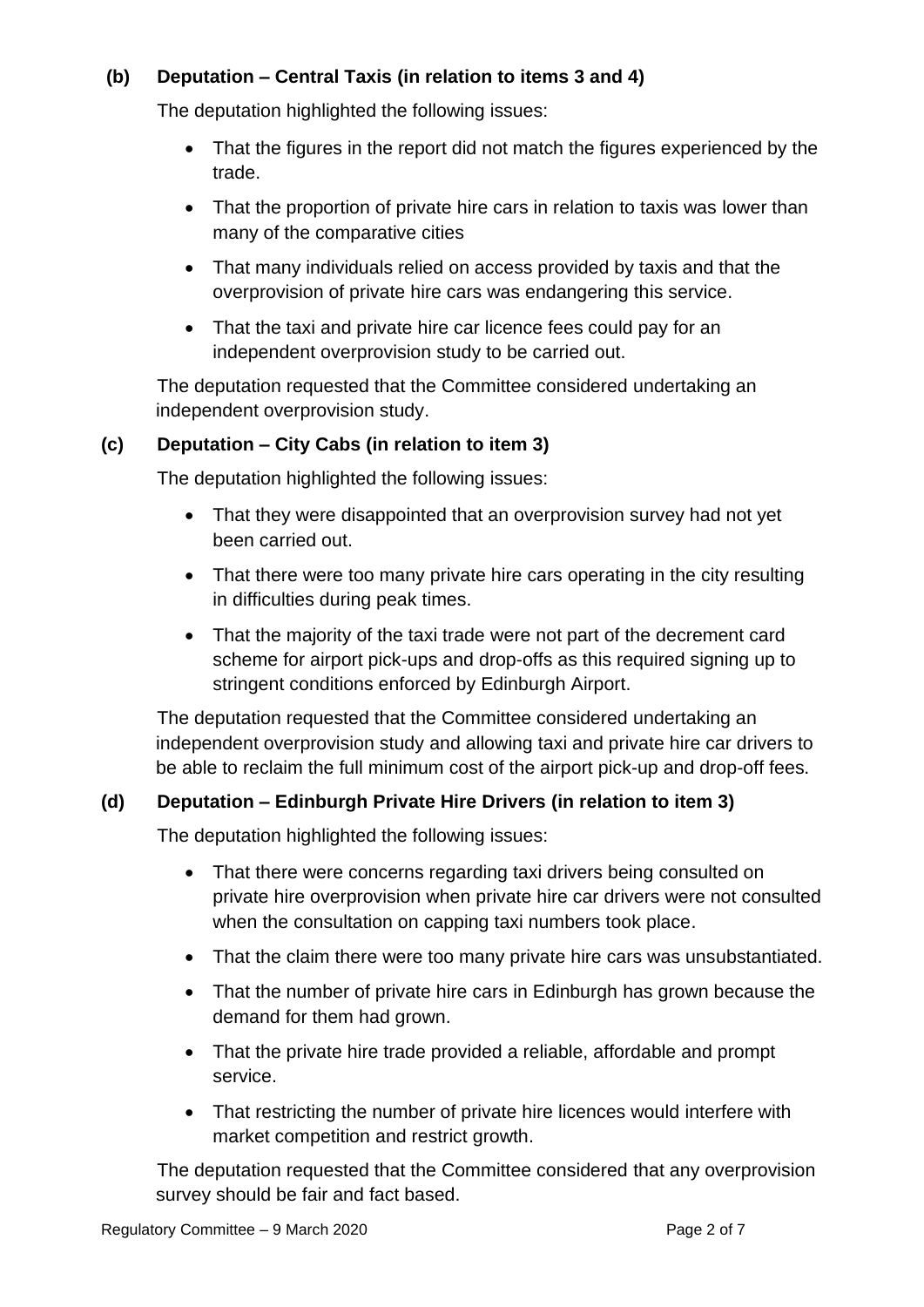# **(e) Deputation – Private Hire Car Association (in relation to item 3)**

The deputation highlighted the following issues:

- That the perception of overprovision had resulted from a portion the taxi trade having concerns regarding competition in the market.
- That the focus of previous discussions around overprovision had been on illegal pick-ups but that the report on Taxi and Private Hire Car Enforcement and Complaints Update considered in January evidenced this was more of a problem of public perception.
- That the number of private hire vehicles in Edinburgh was a result of demand.
- That the private hire car trade would continue to react to consumer demand.
- That part time drivers should not be viewed as detrimental to the trade.

The deputation requested that the Committee considered undertaking an independent overprovision study.

## **(f) Deputation – Uber Scotland (in relation to item 3)**

The deputation highlighted the following issues:

- That the ease of booking private hire cars through online applications had increased demand for the service.
- That the affordability of the private hire car service in conjunction with Edinburgh's public transport system provided a viable alternative to the need to own a car.
- That restricting the number of private hire cars would affect market competition and limit residents and tourists.
- That private hire cars served the most deprived areas of the city where there was limited public transport.

The deputation requested that the Committee considered:

- Not restricting the number of private hire cars in Edinburgh.
- That any restriction on numbers would need to account for the demand of private hires at peak times.
- Seeking the views of other key stakeholders outwith the taxi and private hire car trade.

# **3. Private Hire Car Overprovision**

In response to a motion by Councillor Rae, the necessary steps required to consider, develop and implement an overprovision policy for Private Hire Cars (PHCs) were outlined. Detail on the proposed framework in which such a policy should be agreed was also provided.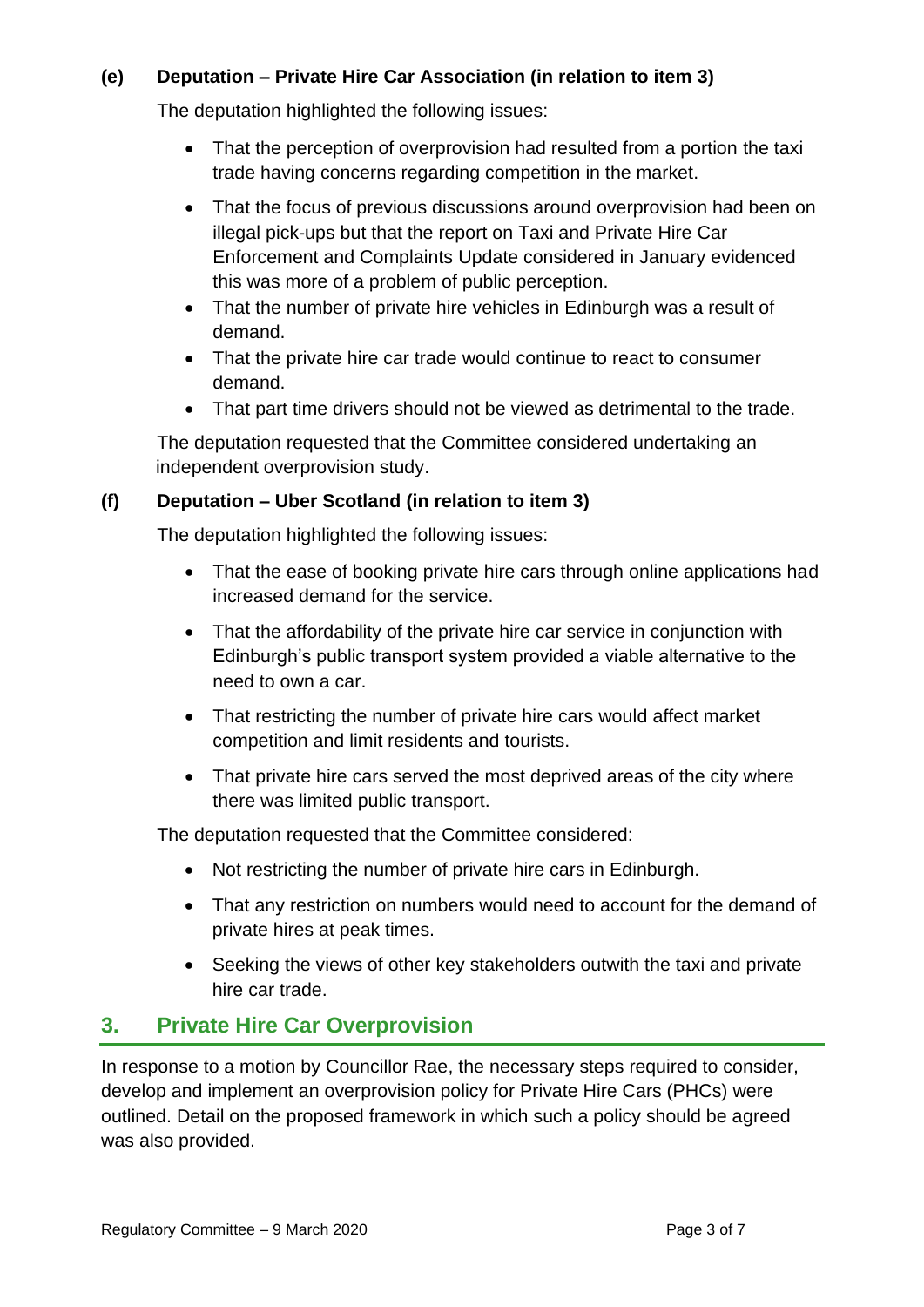# **Decision**

- 1) To note the content of the motion passed by full Council on 24 October 2019 in relation to capping Private Hire Car Licences and to discharge the outstanding remit.
- 2) To instruct officers to undertake the actions as detailed in section 5 of the report:
	- Officers would undertake necessary actions to appoint an appropriately experienced and skilled external consultant to undertake the required research and analysis work on taxi demand and assessment of PHC overprovision. A full equalities impact assessment would be required with regard to any recommendations that the consultant submitted to the Council.
	- In addition, officers would continue to engage directly with relevant stakeholders.
	- Upon conclusion of any research and analysis completed by an appointed contractor, officers would present the collected data and any supporting information to the committee.
	- It was intended to undertake consultation with a wider group, including making the results of the research and any recommendations brought forward by officers, available for public consultation.

(References – Act of Council No .1 of 24 October 2019; report by the Executive Director of Place, submitted)

# **4. Review of Taxi Fare Structure – Outcome of Consultation**

Jacobs was engaged to carry out initial work on the review of the current taxi fare scales and the Jacobs report, together with details of further consultation undertaken with the taxi trade, was presented to the Regulatory Committee on 9 January 2020. The committee agreed on proposed revised taxi fare scales for public consultation.

In line with statutory requirements the proposed taxi fare scales had been advertised and representations had been received.

#### **Motion**

- 1) To note the content of the report and that the Council's further statutory duties had been met in relation to consultation.
- 2) To consider the representations received during the statutory public consultation period, as attached at Appendix 3 of the report.
- 3) To agree to fix the taxi fare scales as set out at Appendix 2 of the report with an effective date of 7 April 2020.
- 4) To instruct the Executive Director of Place to carry out the statutory notification procedures in relation to the revised taxi fare scales as fixed by the committee.
- moved by Councillor Fullerton, seconded by Councillor Dixon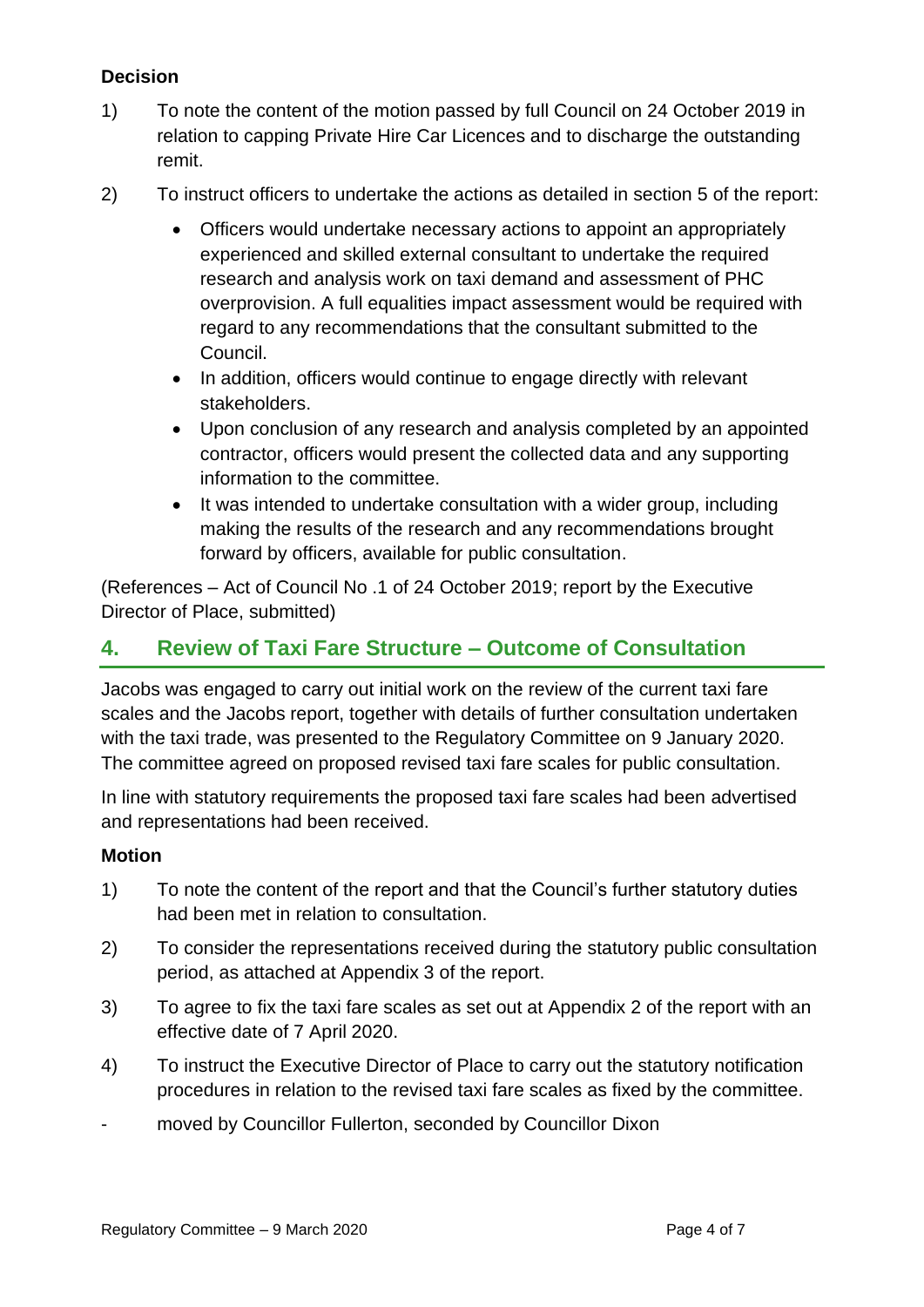#### **Amendment 1**

- 1) To note the content of the report and that the Council's further statutory duties had been met in relation to consultation.
- 2) To consider the representations received during the statutory public consultation period, as attached at Appendix 3 of the report.
- 3) To note that the Airport Pickup fee was to be increased to £3.90 in line with the decrement card 2020 rate and the Pickup Zone charge was currently a minimum of £5.00. Therefore to amend the Airport Pickup fee on the proposed taxi fare card to the actual amount charged at the exit gate subject to a maximum of £5.00.
- 4) To agree to fix the taxi fare scales as set out at Appendix 2 of the report as amended with an effective date of 7 April 2020.
- 5) To instruct the Executive Director of Place to carry out the statutory notification procedures in relation to the revised taxi fare scales as fixed by the committee.
- moved by Councillor Neil Ross, seconded by Councillor Rae

# **Voting**

| For the motion    |  |
|-------------------|--|
| For the amendment |  |

(For the motion – Councillors Dixon, Howie and Fullerton.

For the amendment – Councillors Arthur, Cameron, Mitchell, Rae, Rose and Neil Ross.)

#### **Decision**

To approve the amendment by Councillor Neil Ross.

(References – Regulatory Committee 9 January 2020 (item 2); report by the Executive Director of Place, submitted)

# **5. Taxi Stance Appointment – St Andrew Square**

The committee was asked to appoint a taxi stance on St Andrew Square. In order to satisfy the first of a two-part process of appointing a taxi stance (Appendix 2 of the report), the Roads Authority had implemented a Traffic Regulation Order to facilitate the appointment of an authorised taxi stance on the south side of St. Andrew Square (Appendix 1 of the report).

In order to satisfy the second part of this two-stage appointment process, the Directorate had carried out the statutory consultation required by the Civic Government (Scotland) Act 1982 prior to formally appointing the taxi stance.

# **Decision**

- 1) To note the report.
- 2) To note that the statutory consultation on the proposed taxi stance had been completed.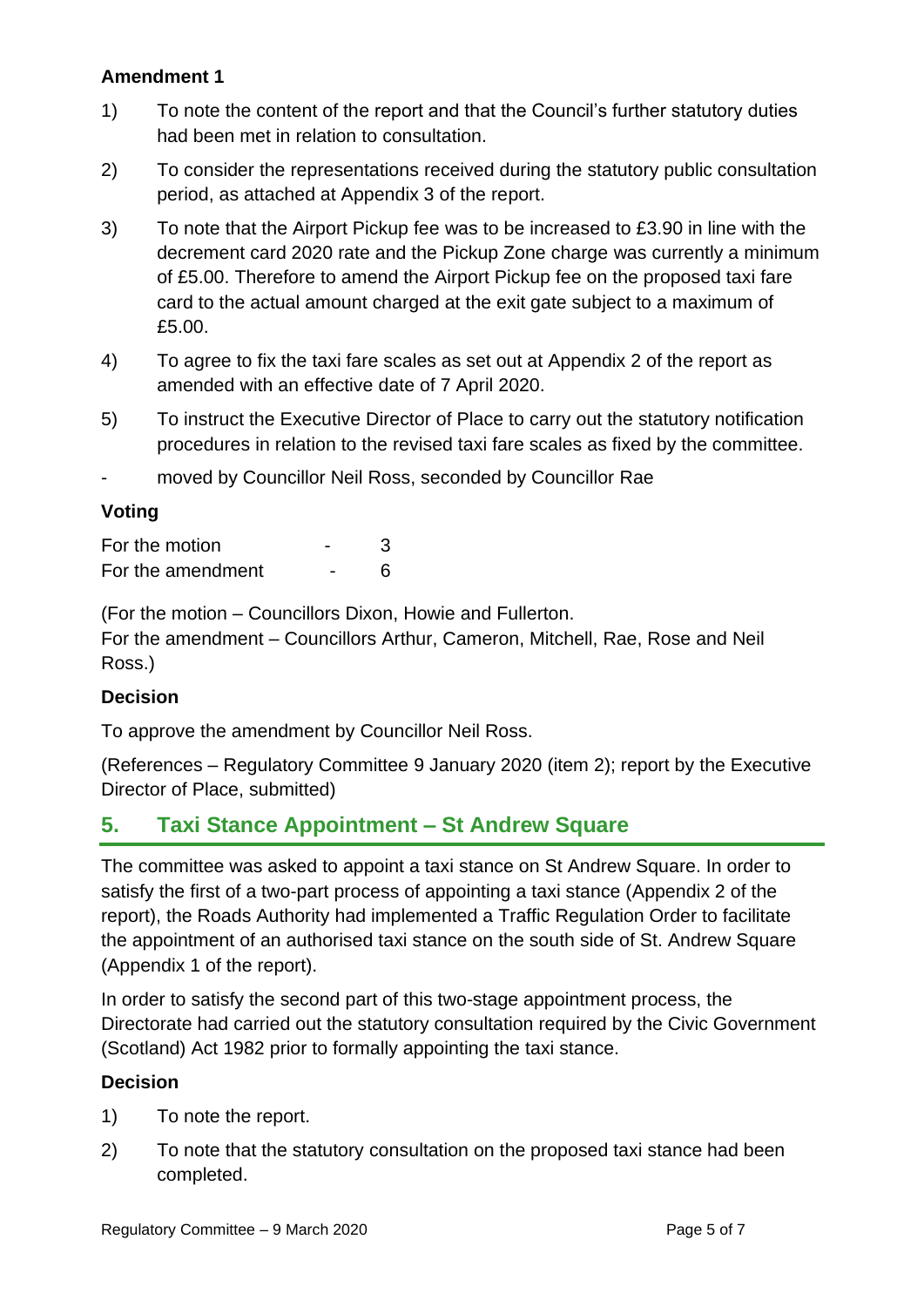- 3) To note the responses to the consultation.
- 4) To appoint the taxi stance at St Andrew Square under Section 19 of The Civic Government (Scotland) Act 1982 ('the 1982 Act').

(Reference – report by the Executive Director of Place, submitted)

# **6. Rolling Actions Log**

The Regulatory Committee Rolling Actions Log for 9 March 2020 was submitted.

#### **Decision**

- 1) To agree to close the following actions:
	- Action 1 Licence Income
	- Action 4 Air Weapons and Licensing (Scotland) Act 2015 Repeal of Theatres Act 1968 – Update After Initial Consultation
	- Action 6 Taxi Stance Appointment East Market Street
	- Action 7(5) Air Weapons and Licensing (Scotland) Act 2015 Sexual Entertainment Venues – Update After Initial Consultation
- 2) To note the remaining outstanding actions.

(Reference – Rolling Actions Log 9 March 2020, submitted)

## **7. Business Bulletin**

The Regulatory Committee Business Bulletin for 9 March 2020 was submitted.

#### **Decision**

To note the Business Bulletin.

(Reference – Business Bulletin 9 March 2020, submitted)

# **8. Strategic Work Programme for Licensing**

The Committee had executive responsibility for all licensing functions of the Council. The legislative framework in which the licensing functions were delivered was in the process of changing, with two further licensing schemes to be introduced by Summer 2021. Additionally, to reflect the priorities of the Council there were developments in licensing policies to be delivered.

The priorities for the Licensing Service in the year 2020/21 were set out.

#### **Decision**

- 1) To note the significant work programme in relation to all licensing activity, parts of which were currently being delivered by the Directorate and the remainder of which were expected to be delivered within the next 12 months.
- 2) To agree the priorities within that programme as set out in section 4 and Appendix 1 of the report.

(Reference – report by the Executive Director of Place, submitted)